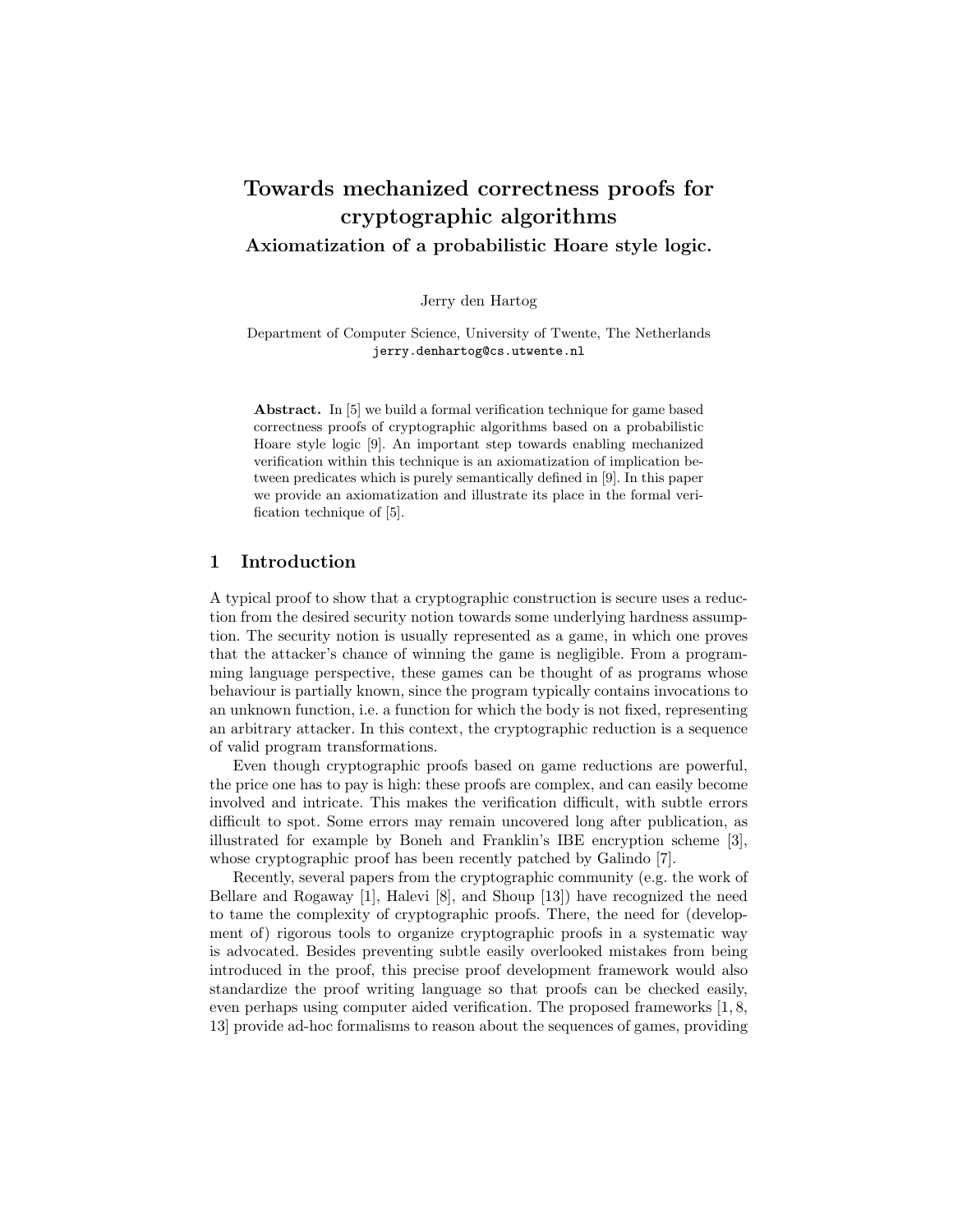useful program transformation rules and illustrating the techniques with several cryptographic proofs from the literature.

In [5] we introduce a framework for game-based cryptographic proofs based on Hoare logic [10] by adapting and extending earlier work on Probabilistic Hoare-logic [9]. The use of the framework is illustrated with a formalized proof of security of ElGamal [6], which reduces the semantic security of the cryptosystem to the hardness of solving the (well-known) Decisional Diffie-Hellman problem [2]. An approach [11] similar to ours introduces two systems which, translated to our approach, reason about probabilistic predicates (though restricted to counting) and about indistinguishability of Hoare tripples respectively. Main differences are that on the Hoare tripples level we only cover equivalence not yet indistinguishability while, on the other hand, our approach covers the step from program to mathematical function and combines the two systems using the well established approach of Hoare logic. For both approaches mechanization is still an open issue.

Here we address an important step towards the mechanization of proofs in the framework of [5]: axiomatization of the implication relation between predicates. The Hoare rules allow reasoning about programs, however, this needs to be combined with a system for reasoning about the probabilistic predicates used to express pre and post conditions. The main result of this paper is to provide this reasoning system in the form of a calculus for implication and equivalence of predicates. The core of the calculus, besides a conservative extension result allowing classical logical reasoning, is formed by a list of axioms and a congruence result enabling equational reasoning. Hence we also refer to the calculus as an axiomatization of the probabilistic predicate logic.

# 2 The Basics

We shortly recall the predicates used by the probabilistic Hoare style logic  $pL$  [9]. We introduce probabilistic states  $\Theta$  and the validity relation  $\models$  for predicates which gives asserts that a predicate holds in a given probabilistic state.

Expressions We define integer expressions e and Boolean expressions (or 'conditions') c by:

$$
e ::= n | x | e + e | e - e | e \cdot e | e \text{ div } e | e \text{ mod } e | f(e, \dots, e)
$$
  

$$
c ::= \texttt{true} | \texttt{false} | b | e = e | e \lt e | c \land c | c \lor c | \neg c | c \rightarrow c
$$

with x is a variable of type integer, b a variable of type Boolean,  $n$  an integer and f a function symbol. We assume it is clear how this can be extended with additional operators and to other types and mostly leave the type of variables implicit, assuming that all variables and values are of the correct type.

Programs Probabilistic programs statements s are defined by:

 $s ::=$ skip  $|x := e | s$ ; s if c then s else s fi  $|D(e, \ldots, e; x, \ldots, x)| s \oplus_{\rho} s$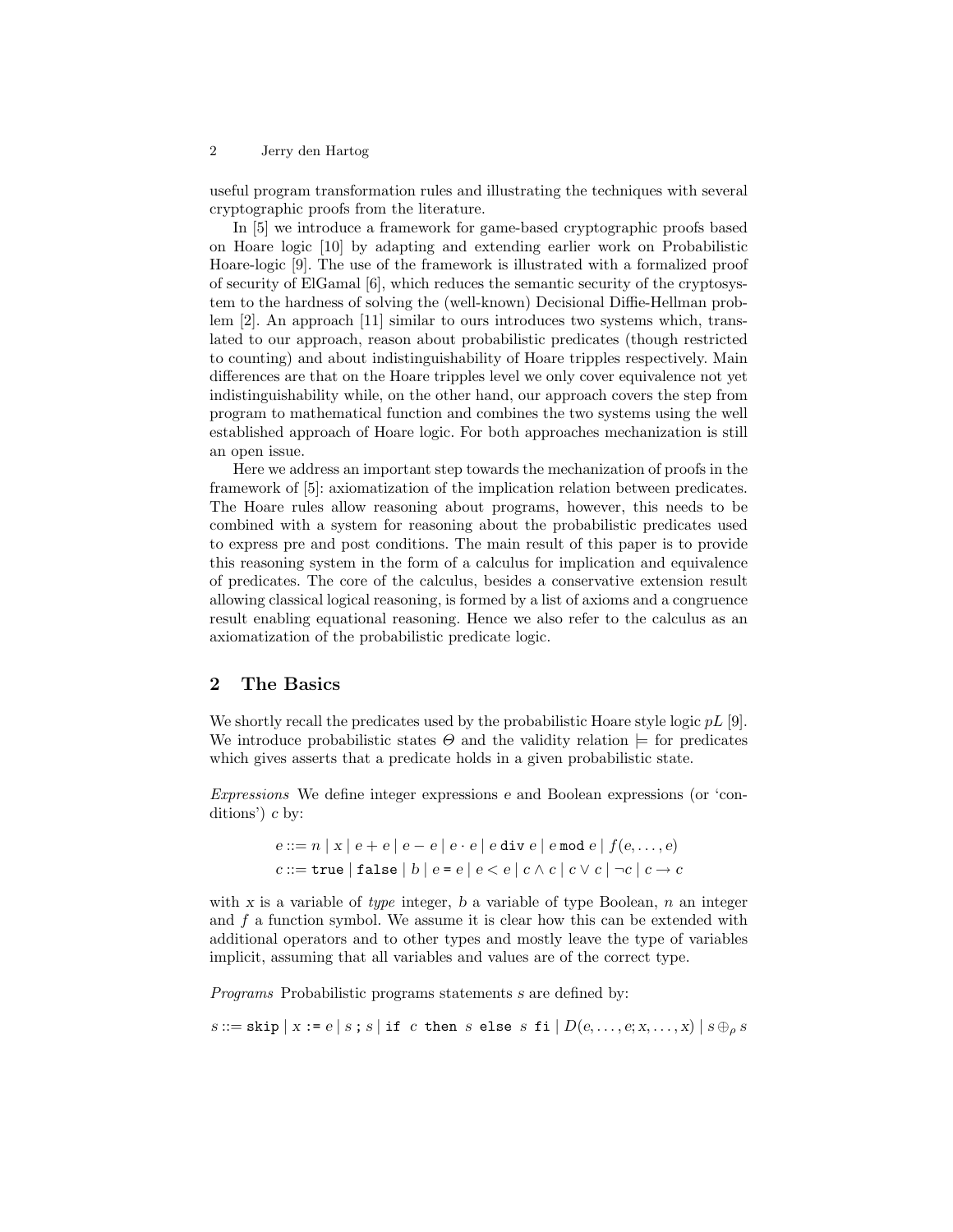where x is a *program* variable, e an expression of the right type, ; denotes sequential composition, if conditional choice, D a procedure call and  $\oplus_{\rho}$  probabilistic choice. The procedure call  $D(e, e'; x, y)$  causes the body  $B_D$  of D to be executed with  $e, e'$  as read only and x, y as read-write arguments. The read-write arguments must be distinct variables (i.e. no aliasing). In  $s \oplus_{\rho} s'$  program s is executed with probability  $\rho$  and s' is executed with probability  $1-\rho$ . Formally a program is a pair  $(s, B)$  consisting of a program statement and the declaration giving the procedure bodies. We will assume that the intended declaration is clear from the context and not destinguish between programs and statements.

States A deterministic state,  $\sigma \in \mathcal{S}$ , is a function that assigns a value to each program variable. A probabilistic state,  $\theta \in \Theta$  gives the probability of being in a given deterministic state. We can think of a probabilistic state as (countable) set of labelled deterministic states or as a sum  $\rho_1 \cdot \sigma_1 + \rho_2 \cdot \sigma_2 + \ldots$  Here, the probability of being in the (deterministic) state  $\sigma_i$  is  $\rho_i$ ,  $i \geq 0$ . The sum of all  $\sigma_i$  is atmost 1, with a sum less than 1 indicating a state with 'incomplete information' (e.g. caused by non-termination). For simplicity and without loss of generality we assume that each state  $\sigma$  occurs at most once in  $\theta$ ; multiple occurrences of a single state can be merged into one single occurrence by adding the probabilities, e.g.  $1 \cdot \sigma$  rather than  $\frac{3}{4} \cdot \sigma + \frac{1}{4} \cdot \sigma$ .

*Operations on states* The value  $V(e)(\sigma)$  of an expression e in a state  $\sigma$  is defined as usual. A variant  $\sigma[x/e]$  of a deterministic state  $\sigma$  is a state which only differs from  $\sigma$  for the variable x where it returns  $\mathcal{V}(e)(\sigma)$  the value of expression e (in state  $\sigma$ ). A variant  $\theta$ [x/e] of a probabilistic state  $\theta$  is obtained by taking the variant element wise, i.e. if  $\theta = \rho_1 \cdot \sigma_1 + \rho_2 \cdot \sigma_2 + \ldots$  then  $\theta[x/e] = \rho_1 \cdot \sigma_1[x/e] + \rho_2 \cdot$  $\sigma_2[x/e] + \ldots$  The (partial) operations + (addition),  $\rho$  (scaling) on probabilistic states (which are functions to  $(0, 1)$ ) are the addition and scaling of functions. The operation  $\oplus_{\rho}$  (probabilistic choice) combines these two:  $\theta \oplus_{\rho} \theta' = \rho \cdot \theta + (1-\rho) \cdot \theta'$ . Finally the operation  $c$ ? (conditional choice) removes the probability for states which do not satisfy c: if  $\theta = \rho_1 \cdot \sigma_1 + \rho_2 \cdot \sigma_2 + \ldots$  and c is true in  $\sigma_1$ ,  $\sigma_3$  but not in  $\sigma_2$ , etc. then  $c?\theta = \rho_1 \cdot \sigma_1 + \rho_3 \cdot \sigma_3 + \dots$ 

Deterministic and probabilistic predicates Deterministic predicates  $dp \in DPred$ are first order predicate logical formulas, i.e.

 $dp::=true|false|b|e \leq e | dp \wedge dp | dp \vee dp | \neg dp | dp \rightarrow dp | \exists i:dp | \forall i:dp$ 

Note that the conditions (boolean expression) are also deterministic predicates. With interpretation, e.g. I, to give the value of the (program and logical, nonprogram) variables we can check if a predicate is satisfied, denoted  $I \models_d dp$ . If we have a distribution instead of the value of program variables, e.g. in a probabilistic state, we get a probability that the predicate holds. We use  $\mathbb{P}(dp)$ to denote this probability and around it build a new type of expressions, the probabilistic expressions  $(e_r)$ , with range  $[0, 1]$ :

$$
e_r ::= \rho | \mathbf{r} | \mathbb{P}(dp) | e_r + e_r | e_r - e_r | e_r * e_r | e_r / e_r
$$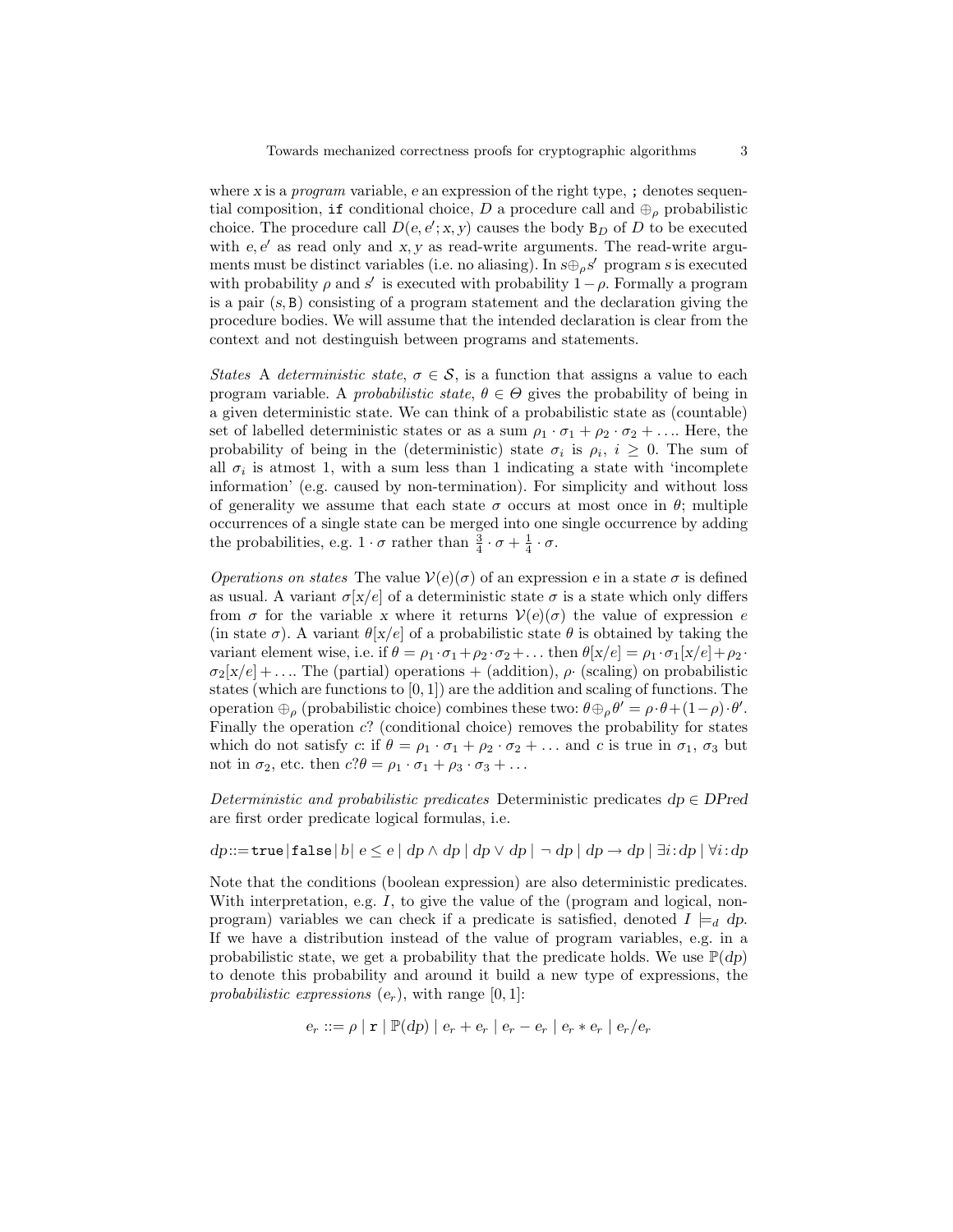where  $\rho$  is a number in [0, 1] and  $\bf{r}$  a variable over this domain. A probabilistic state provides the distribution of the program variables with which we evaluate  $\mathbb{P}(dp)$ . For logical variables such as r we still have a standard interpretation which simply provides the value (i.e. a number in  $[0, 1]$ ).

*Example 1*. The expression  $\mathbf{r} + \mathbb{P}(x > 2)$  has value  $\frac{3}{4}$  for interpretation I with  $I(r) = \frac{1}{4}$  and state  $\frac{1}{4} \cdot [x = 1] + \frac{1}{4} \cdot [x = 2] + \frac{1}{4} \cdot [x = 3] + \frac{1}{4} \cdot [x = 4]$ .<br> $\frac{1}{2} \cdot x$  is not a valid expression as program variables are allowed only within

in the  $\mathbb{P}(\cdot)$  construct.

Probabilistic predicates  $p, q \in Pred$  are basically first order predicate formulas and the combination of such predicates using (logical and arithmetical) operators:

$$
p ::= \texttt{true} \mid \texttt{false} \mid b \mid e \leq e \mid p \land p \mid p \lor p \mid \neg p \mid p \to p \mid \exists j : p \mid \forall j : p
$$

$$
\mid \rho \cdot p \mid p + p \mid p \oplus_{\rho} p \mid c?p
$$

Note that the type of the expression e can be any of the types introduced, including the probabilistic expressions.

*Example 2.* A common basic predicate  $\mathbb{P}(x = 1) = \mathbf{r}$  states that probability of a deterministic predicate, in this case  $x = 1$  holding is equal to r.

The predicate  $\forall i, j : \mathbb{P}(x = i \land y = j) = \mathbb{P}(x = i) \cdot \mathbb{P}(y = j)$  states that x and y are independent.

Given a probabilistic state and an interpretation of the logical variables we can check if the state satisfies a predicate,  $(\theta, I) \models p$ , or simply  $\theta \models p$ , again omitting the interpretation  $I$  from the notation. The interpretation of comparison of expressions and the logic operators are standard. The arithmetical operators are the logical counterparts of the same operations on states. We have:

 $\theta \models \rho \cdot p$  when there exists  $\theta' : \theta = \rho \cdot \theta', \theta \models p$  $\theta \models p + p'$  when there exists  $\theta_1, \theta_2$ :  $\theta = \theta_1 + \theta_2, \theta_1 \models p$  and  $\theta_2 \models p'$  $\theta \models p \oplus_{\rho} p'$  when there exists  $\theta_1, \theta_2$ :  $\theta = \theta_1 \oplus_{\rho} \theta_2, \theta_1 \models p$  and  $\theta_2 \models p'$  $\theta \models c$ ? p when there exists  $\theta$ :  $\theta = c$ ? $\theta$ ',  $\theta \models p$ 

Note that if a predicate *does not use the*  $\mathbb{P}(\cdot)$  *function nor the arithmetical* operators, we do not need the probabilistic state to check if the predicate is satisfied (only the interpretation of the logical variables is needed). We call such predicates P-free.

*Example 3.* The predicate  $(\mathbb{P}(x = 1) = \frac{1}{4}) + (\mathbb{P}(x > 2) = \mathbf{r})$  is true in state Example 5: The predicate  $\left(\frac{\pi}{4} \cdot (x - 1) - \frac{\pi}{4}\right) + \left(\frac{\pi}{4} \cdot (x - 2) - 1\right)$  is the in-state<br> $\frac{1}{4} \cdot [x = 1] + \frac{1}{4} \cdot [x = 2] + \frac{1}{4} \cdot [x = 3] + \frac{1}{4} \cdot [x = 4]$  with interpretation  $I, I(r) = \frac{3}{4}$ , because we can split the state into  $\frac{1}{4} \cdot [x = 1]$ , which satisfies  $\mathbb{P}(x = 1) = \frac{1}{4}$ , and  $\frac{1}{4} \cdot [x = 2] + \frac{1}{4} \cdot [x = 3] + \frac{1}{4} \cdot [x = 4]$  which satisfies  $\mathbb{P}(x > 2) = r$ .

Predicate  $(\mathbb{P}(x=1) = \frac{1}{4}) + (\mathbb{P}(x<3) = r)$  is false in this state and I; there is no way of splitting the state in such a way that parts satisfy both predicates.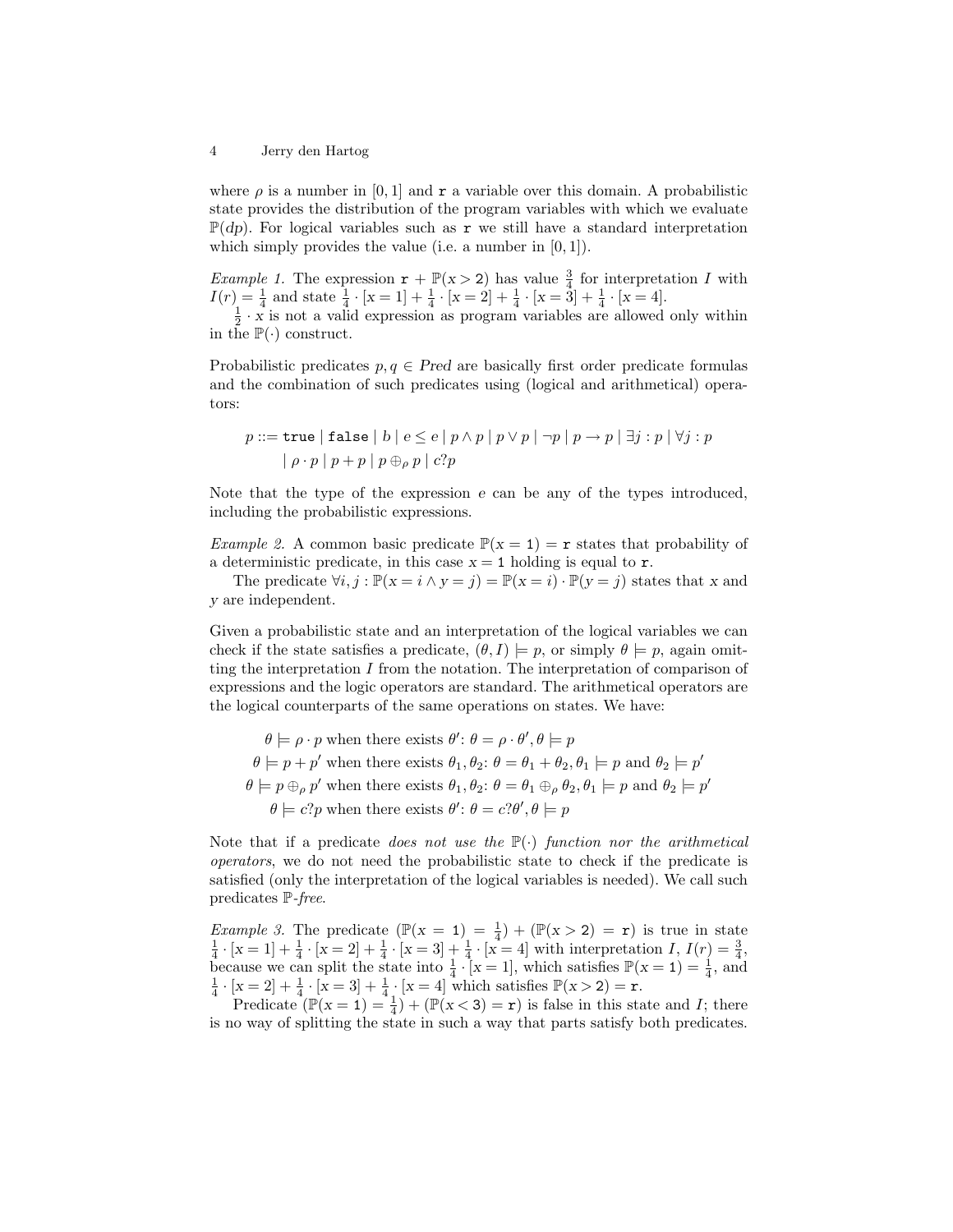### 3 A probabilistic Hoare style logic.

In this section we briefly introduce the probabilistic Hoare style logic. See [9, 5] for details. Hoare triples, also known as program correctness triples, give a precondition and a postcondition for a program. A triple is called valid, denoted  $= \{ p \} s \{ q \},\$ if the precondition guarantees the postcondition after execution of the program.

Our derivation system for Hoare triples adapts and extends the existing Hoare logic calculus. The rules for skip, assignment, sequential composition, precondition strengthening and postcondition weakening and procedure calls are standard. The rule for conditional choice is adjusted and a new rule for probabilistic choice is added, along with some structural rules. We only present the main rules here (see e.g. [9] for a complete overview), noting that the other rules come directly from Hoare logic or from natural deduction.

$$
\frac{\{c?p\} s \{q\} \{-c?p\} s' \{q'\}}{\{p\} s \{p'\} \{p'\} s' \{q\}} \text{ (If)}
$$
\n
$$
\frac{\{p\} s \{p'\} \{p\} \text{ if } c \text{ then } s \text{ else } s' \text{ if } \{q+q'\}}}{\{p\} s \{p'\} \{q\}} \text{ (Eq)}
$$
\n
$$
\frac{\{p\} s \{q\}}{\{p\} s \{q\}} \text{ (Seq)}
$$
\n
$$
\frac{\{p\} s \{q\} \{p\} s' \{q'\}}{\{p\} s \{q\} s' \{q'\}} \text{ (Prob)}
$$
\n
$$
\frac{\{p\} s \{q\} \{p\} s' \{q'\}}{\{p\} s \{q'\} s' \{q'\}} \text{ (Ans)}
$$
\n
$$
\frac{\{p\} s \{q\} \{p\} s' \{q'\}}{\{p'\} s' \{q'\} s' \{q'\}} \text{ (Cons)}
$$
\n
$$
\frac{\{p\} s \{q\} s' \{q'\} s' \{q'\} s' \{q'\} s' \{q'\} s' \{q'\} s' \{q'\} s' \{q'\} s' \{q'\} s' \{q'\} s' \{q'\} s' \{q'\} s' \{q'\} s' \{q'\} s' \{q'\} s' \{q'\} s' \{q'\} s' \{q'\} s' \{q'\} s' \{q'\} s' \{q'\} s' \{q'\} s' \{q'\} s' \{q'\} s' \{q'\} s' \{q'\} s' \{q'\} s' \{q'\} s' \{q'\} s' \{q'\} s' \{q'\} s' \{q'\} s' \{q'\} s' \{q'\} s' \{q'\} s' \{q'\} s' \{q'\} s' \{q'\} s' \{q'\} s' \{q'\} s' \{q'\} s' \{q'\} s' \{q'\} s' \{q'\} s' \{q'\} s' \{q'\} s' \{q'\} s' \{q'\} s' \{q'\} s' \{q'\} s' \{q'\} s' \{q'\} s' \{q'\} s' \{q'\} s' \{q'\} s' \{q'\} s' \{q'\
$$

Note the use of the implication operation  $\Rightarrow$  in the (Cons) rule. This operation is formally defined in the next section which also discusses the axiomatization of this operation. After treating reasoning about (implication between) probabilistic predicates in the next section we apply the Hoare rules in the example derivation in section 5.

### 4 A calculus for probabilistic predicates.

The important 'rule of consequence' (Cons) in the Hoare style logic allows strengthening of the precondition and weakening of the postcondition. To apply this rule we need to determine which implications are valid. In this section we provide results allowing reasoning about equivalence of predicates and the implication between predicates. These results consist of a conservative extension result, allowing the use of standard first order reasoning methods, a *congru*ence result allowing equational reasoning and a list of equivalences capturing the arithmetical operators, usable as axioms in the equational reasoning.

The key relation in our 'calculus' is equivalence  $\equiv$  of predicates.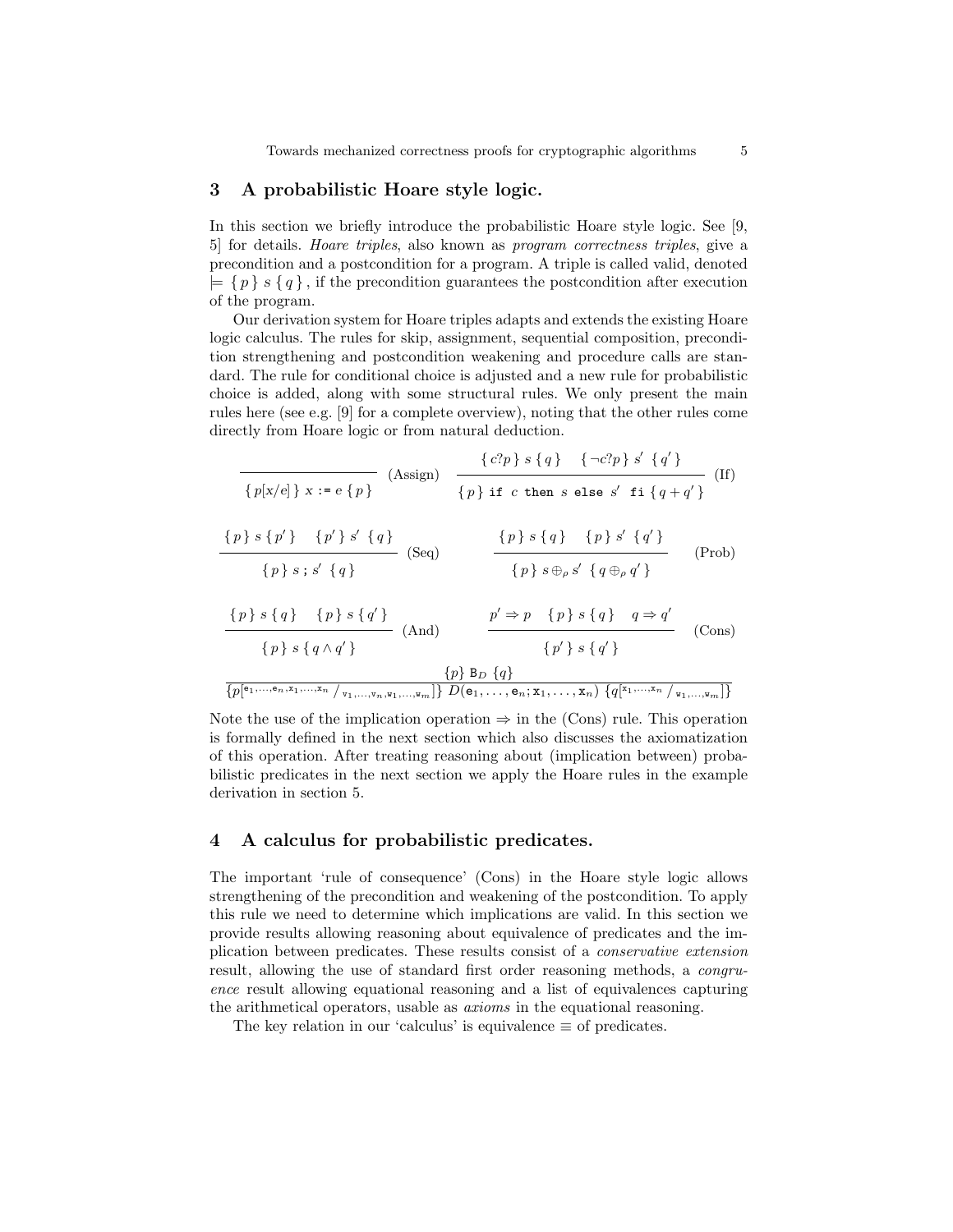**Definition 4.** We write  $p \Rightarrow p'$  when for all  $\theta, I$  if  $(\theta, I) \models p$  then  $(\theta, I) \models p'$ . and  $p \equiv p'$  if  $p \Rightarrow p'$  and  $p' \Rightarrow p$ .

The calculus is sound with respect to this semantics of  $\Rightarrow$  (for proofs see the report version of this paper). Other issues such as completeness and decidability are discussed in section 6. We first present the congruence results for  $\Rightarrow$ .

**Lemma 5 (Congruence).** If  $p \Rightarrow p'$  then op  $p \Rightarrow pp'$  for  $op \in {\exists i : , \forall i :}$  $, \rho, c$ ? } and  $\neg p' \Rightarrow \neg p$ .

If  $p \Rightarrow p'$  and  $q \Rightarrow q'$  then p op  $q \Rightarrow p'$  op  $q'$  for op  $\in \{\wedge, \vee, +, \oplus_{\rho}\}\$  and  $p' \rightarrow q \Rightarrow p \rightarrow q'.$ 

As a direct consequence we also have that  $\equiv$  is a congruence for all operators.

#### 4.1 Non-probabilistic reasoning

The interpretation of the logical constructions is standard. If we consider the probabilistic and arithmetical constructions to be 'black boxes' we can do classical reasoning. To be more precise, for a fixed state  $\theta$  the construct  $\mathbb{P}()$  is just another function symbol in the probabilistic (i.e. real valued) expressions. When reasoning non-probabilistically we ignore the state  $\theta$ . Thus the exact function represented by  $\mathbb{P}()$  is not known, only that it is some function to [0, 1]. Similarly any arithmetical construct, e.g.  $p+q$ , can be seen as a black box, i.e. an unknown function which describes a boolean.

**Definition 6.** We use  $dp()$  to denote the context in which the logical variables  $i_1, \ldots, i_n$  occurring in dp have been replaced by open places (denoted  $\sqcup_1, \ldots, \sqcup_n$ ) and  $dp(j_1, \ldots, j_n)$  for the predicate obtained by substituting  $j_1, \ldots, j_n$  in the open places. We introduce a fresh n-ary function symbol  $r_{dp()}$  to denote an unknown function to [0, 1]. Similarly,  $p()$  denotes the context obtained from p and  $b_{p()}$  a fresh boolean function symbol.

Using the function symbols above we define 'black box interpretations' for expressions and probabilistic predicates. We obtain expression  $BB(e)$  from expression e by replacing each occurrence of  $\mathbb{P}(dp)$  by the corresponding function  $r_{dp}(i_1,\ldots,i_n)$ . A black box interpretation  $BB(p)$  of a probabilistic predicate p is a deterministic predicate satisfying:

 $BB(p) = b_{p()}$  $BB(p) = p$  for p P-free, or  $BB(p) = BB(e) \le BB(e')$  for  $p = e \le e'$ , or  $BB(p) = BB(q)$  op  $BB(q')$  for  $p = q$  op  $q'$ , op  $\in \{\land, \lor, \rightarrow\}$ , or  $BB(p) = op BB(q)$  for  $p = op q$ , op  $\in \{ \forall i, \exists i, \neg \}$ 

**Lemma 7.** If  $I \models_d BB(p)$  then for any  $\theta$  we have  $(I, \theta) \models p$ .  $If \models_d BB(p) \rightarrow BB(q)$  then  $p \Rightarrow q$ .  $If \models_d BB(p) \leftrightarrow BB(q)$  then  $p \equiv q$ .

The intuition behind this result is as follows: The validity of  $BB(p)$  is obtained irrespective of the value given by the functions  $r_{dp()}$  and  $b_{p()}$ . By fixing  $\theta$  we only select one possible function for which the predicate is true.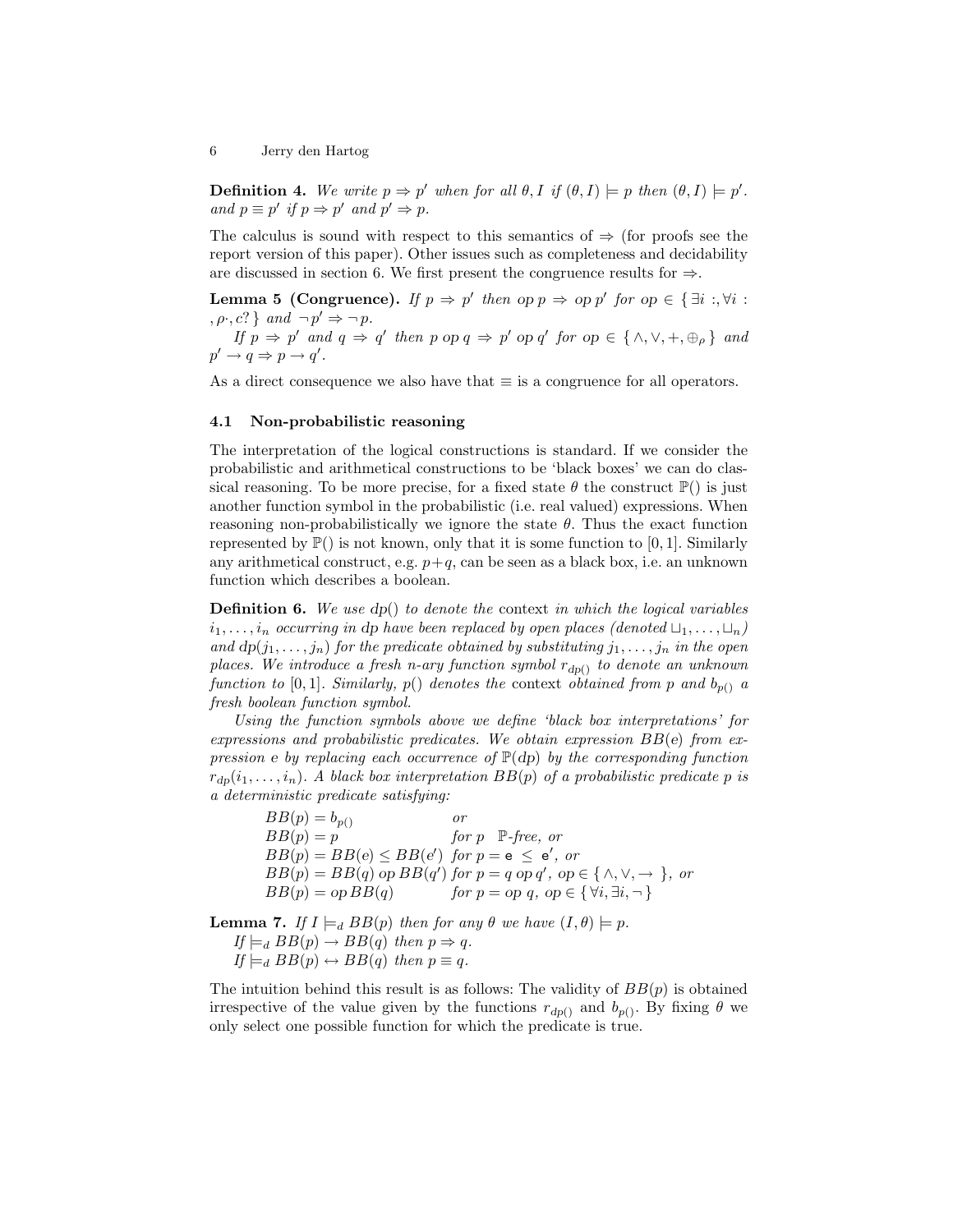Example 8. (i)  $i = j \Rightarrow \mathbb{P}(x = i) = \mathbb{P}(x = j)$  can be derived by noting:  $BB(\mathbb{P}(x = i) = \mathbb{P}(x = j)) = (r_{X=\sqcup}(i) = r_{X=\sqcup}(j))$  and  $\models_d (i = j) \rightarrow (r_{X=\sqcup}(i) =$  $r_{X=\sqcup}(j)$ ).

(ii)  $p + q \wedge p + q \equiv p + q$  can be derived by noting:  $BB(p + q \wedge p + q) =$  $BB(p+q)\wedge BB(p+q) = b_{p+q()})\wedge b_{p+q()}$  and  $\models_d b_{p+q()})\wedge b_{p+q()}$   $\rightarrow b_{p+q()}$ .

(iii) We cannot derive  $(p \wedge p) + q \equiv p + q$  directly using lemma 7 as we cannot 'look into' the black box  $(p \wedge p) + q$ . However, we can first note that  $p \wedge p \equiv p$  and then apply the congruence result.

Thus the non-probabilistic part of the reasoning is standard. We assume the reader is familiar with ways of formalizing such reasoning and we will be less precise in this part of the reasoning.

#### 4.2 The axioms

To deal with the arithmetical operators we provide a list of equivalences that can be used as an axiomatic basis of equational reasoning. The equivalences provide basic properties and distributivity laws for each of the operators. We do not treat the operator  $\bigoplus_{\rho}$  as  $p \bigoplus_{\rho} p'$  is equivalent to  $\rho \cdot p + (1 - \rho) \cdot p'$ . For validity proofs of the axioms we refer to the technical report version of this paper.

In the axioms we will want to state things about validity of deterministic predicates (e.g.  $dp \rightarrow dp'$ ). However, deterministic predicate may contain program variables which are not allowed in probabilistic predicates (outside of a  $\mathbb{P}()$ construction). In this case by validity we mean that the deterministic predicate must hold, no matter which value the program variables have. We introduce the new notation  $\square(dy)$  capturing this notion of validity.

**Definition 9.** Let  $x_1, \ldots, x_n$  be the program variables occurring in dp and let  $j_1, \ldots, j_n$  be fresh logical variables (i.e. not occurring in dp). Then

$$
\Box(dp) ::= \forall j_1, \ldots j_n : dp[j_1/x_1, \ldots j_m/x_m]
$$

Note that  $\square(dy)$  is a P-free predicate which holds exactly when dp is fulfilled by every deterministic state  $\sigma$ , i.e.  $(\theta, I) \models \Box(dp)$  iff  $\forall \sigma : (\sigma, I) \models_d dp$ .

Probabilistic axioms The following axioms capture basic properties of probabilistic states.

$$
\mathbb{P}(\texttt{false}) = 0 \equiv \texttt{true} \tag{A1}
$$

$$
\mathbb{P}(\text{true}) \le 1 \equiv \text{true} \tag{A2}
$$

$$
\mathbb{P}(dp \lor dp') = \mathbb{P}(dp) + \mathbb{P}(dp') - \mathbb{P}(dp \land dp') \equiv \text{true}
$$
\n(A3)

$$
\Box(dp \to dp') \Rightarrow \mathbb{P}(dp) \le \mathbb{P}(dp') \qquad (A4)
$$

The first three axioms state that the given equations on chances are tautologies. They follow directly from the properties of (sub-)probability measures. Recall that incomplete states (e.g. caused by non-termination) may satisfy  $\mathbb{P}(\mathsf{true})$  < 1. The last axiom lifts reasoning on deterministic predicates to probabilistic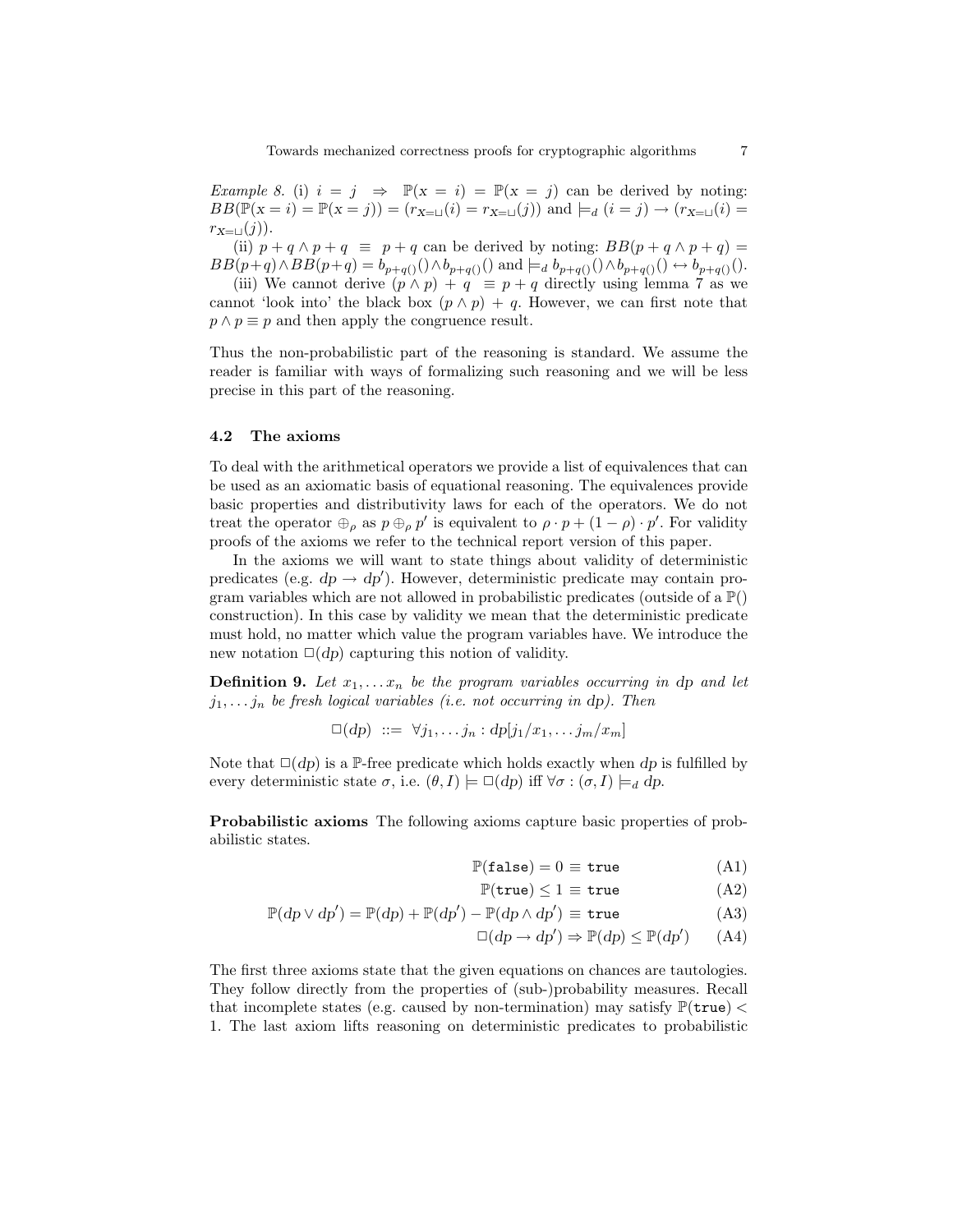predicates: If  $dp \to dp'$  must hold then the probability  $\mathbb{P}(dp)$  of dp cannot be more than the probability  $\mathbb{P}(dp')$  of  $dp'$ . (Note that any axiom of the form  $p \Rightarrow q$ could be equivalently written as  $p \equiv p \wedge q$  thus still fits within the equational system.)

Example 10. (i) We obtain

$$
\Box(dp \leftrightarrow dp') \Rightarrow \mathbb{P}(dp) = \mathbb{P}(dp')
$$

directly from A4.

(ii) We have

$$
\mathbb{P}(dp) = \mathbb{P}(\mathtt{true}) - \mathbb{P}(\neg dp) \equiv \mathtt{true}
$$

In the derivation we streamline the notation slightly, writing  $e_{r1} = e_{r2} = \ldots =$  $e_{r_n}$  rather than  $true \equiv (e_{r1} = e_{r2}) \equiv \ldots \equiv (e_{r1} = e_{r2}) \wedge \ldots \wedge (e_{r_{n-1}} =$  $(e_{r n}) \equiv (e_{r 1} = e_{r n})$ . Using this notation gives

$$
\mathbb{P}(dp') \ [\mathbf{A3}] = \mathbb{P}(dp \land \neg dp') + \mathbb{P}(dp \lor \neg dp) - \mathbb{P}(\neg dp)
$$

$$
[\mathbf{ex. 10(i)}] = \mathbb{P}(\mathbf{false}) + \mathbb{P}(\mathbf{true}) - \mathbb{P}(\neg dp)
$$

$$
[\mathbf{A1}] = 0 + \mathbb{P}(\mathbf{true}) - \mathbb{P}(\neg dp)
$$

$$
= \mathbb{P}(\mathbf{true}) - \mathbb{P}(\neg dp)
$$

Axioms for · The following two sets of axioms capture the behaviour of the '·'-operator. We first present basic axioms followed by distributivity laws.

$$
\rho \cdot (\mathbb{P}(dp) = r) \equiv \mathbb{P}(dp) = \rho \cdot r \wedge \mathbb{P}(\text{true}) \le \rho \tag{A5}
$$

$$
\rho \cdot (\rho' \cdot p) \equiv (\rho \cdot \rho') \cdot p \tag{A6}
$$

$$
\rho \cdot p \equiv p \land \mathbb{P}(\text{true}) \le \rho \qquad \text{if } p \text{ is } \mathbb{P}\text{-free} \tag{A7}
$$

Axiom A5 characterizes the · operator: The probability of all events is scaled. The probability of the event dp becomes  $\rho \cdot r$  and no event can have a probability greater than  $\rho \cdot 1$  do to the scaling. The second axiom states that first scaling with  $\rho'$  and then with  $\rho$  is the same as scaling directly with  $\rho \cdot \rho'$ . As a P-free predicate does not depend on the probabilistic state, it is not influenced by scaling of this state. The scaling only affects the total probability that the state can have; after scaling it can be at most  $\rho$ .

Example 11. Applying  $\cdot$  influences the state but not the logical variables:

$$
\frac{1}{2} \cdot (\mathbb{P}(\mathbf{x} = 1) = \frac{1}{2}) \Rightarrow \mathbb{P}(\mathbf{x} = 1) = \frac{1}{4}
$$

$$
\frac{1}{2} \cdot (r = \frac{1}{2}) \Rightarrow r = \frac{1}{2}
$$

$$
\frac{1}{2} \cdot (\mathbb{P}(\mathbf{x} = 1) = r \land r = \frac{1}{2}) \Rightarrow \mathbb{P}(\mathbf{x} = 1) = \frac{1}{2}r \land r = \frac{1}{2} \Rightarrow \mathbb{P}(\mathbf{x} = 1) = \frac{1}{4}
$$

The next set of axioms capture the interplay between  $\cdot$  and the other operators in a number of distributivity laws. The operator  $\cdot$  distributes over the other operators in a straightforward manner. Only for  $+$  there is a complication which is explained below the rules.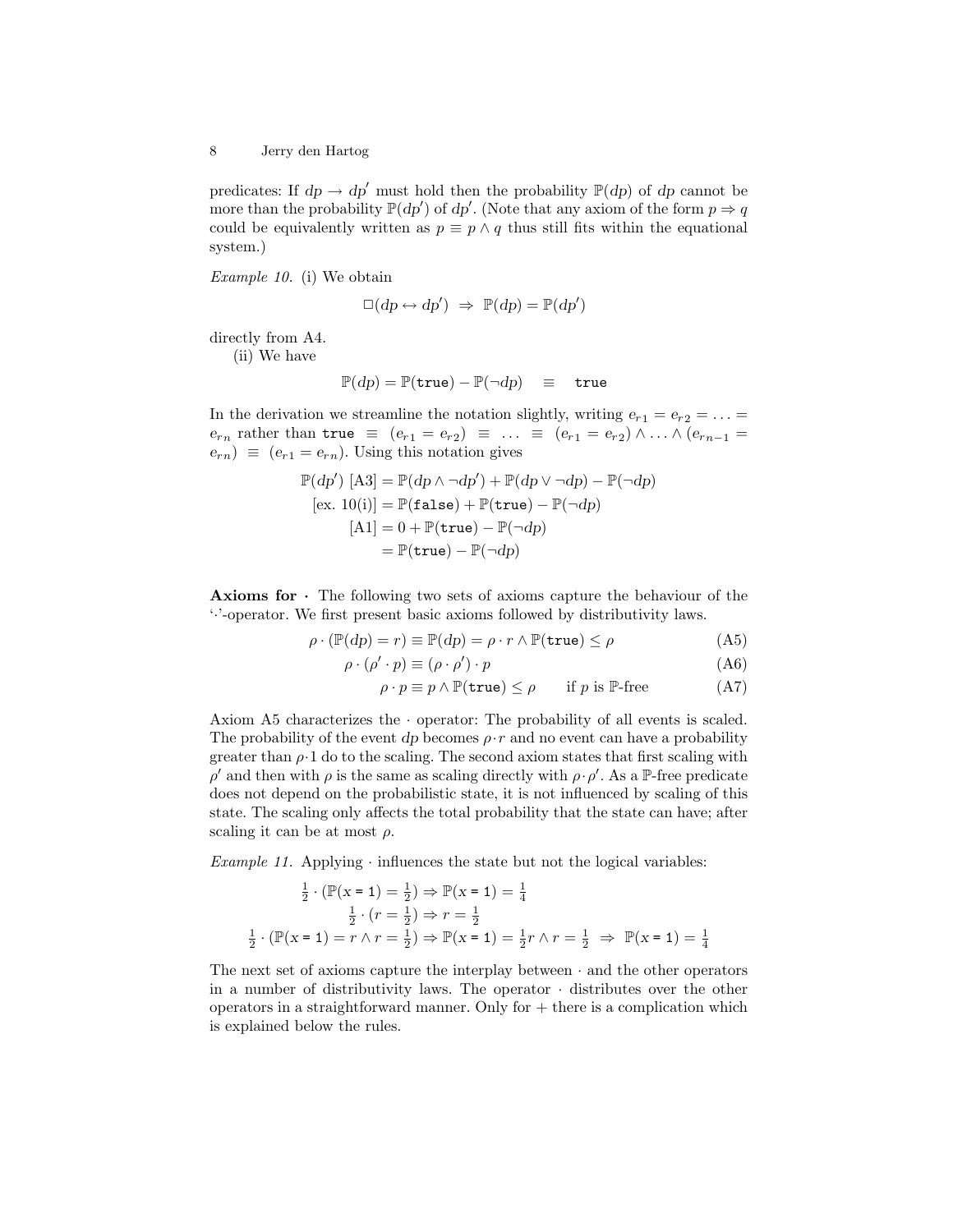Towards mechanized correctness proofs for cryptographic algorithms 9

$$
\rho \cdot (p \text{ op } p') \equiv (\rho \cdot p) \text{ op } (\rho \cdot p') \tag{A8}
$$

$$
\rho \cdot (op'p) \equiv op'(\rho \cdot p') \tag{A9}
$$

$$
\rho \cdot (p+q) \equiv \exists r : \rho \cdot (p \wedge \mathbb{P}(\texttt{true}) \le r) + \rho \cdot (q \wedge \mathbb{P}(\texttt{true}) \le 1-r) \tag{A10}
$$

with  $op \in {\wedge, \vee, \oplus_{\rho'}}$ ,  $op \in {\exists i :, \forall i :, \rho', c'}$  and r a fresh variable not occurring in p or q. The scaling operator  $\cdot$  distributes straightforwardly over all other operators except + for which there is a complication: If  $\theta$  satisfies p and  $\theta'$ satisfies p' and  $\theta + \theta'$  is a probabilistic state then this state satisfies  $p + p'$ . However,  $\theta + \theta'$  may have a total mass greater than 1. In this case first adding and then scaling, as in e.g.  $\frac{1}{2} \cdot (p+q)$  is not possible, however, if the states are first scaled then they can be added, as in  $\frac{1}{2} \cdot p + \frac{1}{2} \cdot q$ , without exceeding the maximum total probability of 1. Axiom A10 captures that  $\rho \cdot (p+q)$  is the same as  $\rho \cdot p + \rho \cdot q$  as long as the total probability of 1 is not exceeded.

Axioms for ? In giving the characterization of the ? operator we have the complication that part of the state has been removed. The probability of events will depend on the part of the state that has been removed.

$$
c?(\mathbb{P}(dp) = r) \equiv \mathbb{P}(\neg c) = 0 \land \exists r_{\delta} : \mathbb{P}(dp) = r - r_{\delta} \land 0 \le r_{\delta} \le 1 - \mathbb{P}(\text{true}) \land \Box(dp \to c) \to r_{\delta} = 0 \quad \text{(A11)}
$$

$$
c? (c'?p) \equiv (c \wedge c')?p \tag{A12}
$$

$$
c?p \equiv p \land \mathbb{P}(\neg c) = 0 \qquad \text{if } p \text{ is } \mathbb{P}\text{-free} \tag{A13}
$$

$$
true?p \equiv p \tag{A14}
$$

$$
\Box(c \leftrightarrow c') \land c?p \Rightarrow c'?p \tag{A15}
$$

By removing the part of the state where c does not hold, the chance of  $\neg c$ becomes 0 and the probability of dp is decreased by some amount  $r_{\delta}$ . Clearly  $r_{\delta}$ is at most  $1 - \mathbb{P}(\text{true})$  which is the total amount of probability that is missing. If  $dp$  logically implies c the probability of  $dp$  cannot be decreased by removing states not satisfying c so  $r_{\delta}$  must be 0. (Also, if dp implies  $\neg c$  then all states satisfying dp will be removed giving  $r_{\delta} = r$  but this is already implied by the fact that  $\mathbb{P}(\neg c) = 0$ .) The other axioms are relatively straightforward.

*Example 12.* (i) The total probability of  $c$ ?*p* is the probability of  $c$  in  $p$ .

$$
c?(\mathbb{P}(c) = r) \Rightarrow [A11] \mathbb{P}(\neg c) = 0 \land \exists r_{\delta} : \mathbb{P}(c) = r - r_{\delta} \land r_{\delta} = 0
$$

$$
\Rightarrow \mathbb{P}(\neg c) = 0 \land \mathbb{P}(c) = r
$$

$$
\Rightarrow [A3] \mathbb{P}(c \lor \neg c) = 0 + r + 0
$$

$$
\Rightarrow \mathbb{P}(\text{true}) = r
$$

(ii) Similarly, if c is implied by  $dp$  then the probability of  $dp$  will not change by applying  $c$ ?.

$$
\Box(dp \to c) \land c?(\mathbb{P}(dp) = r) \Rightarrow [A11] \exists r_{\delta} : \mathbb{P}(dp) = r - r_{\delta} \land r_{\delta} = 0 \Rightarrow \mathbb{P}(dp) = r
$$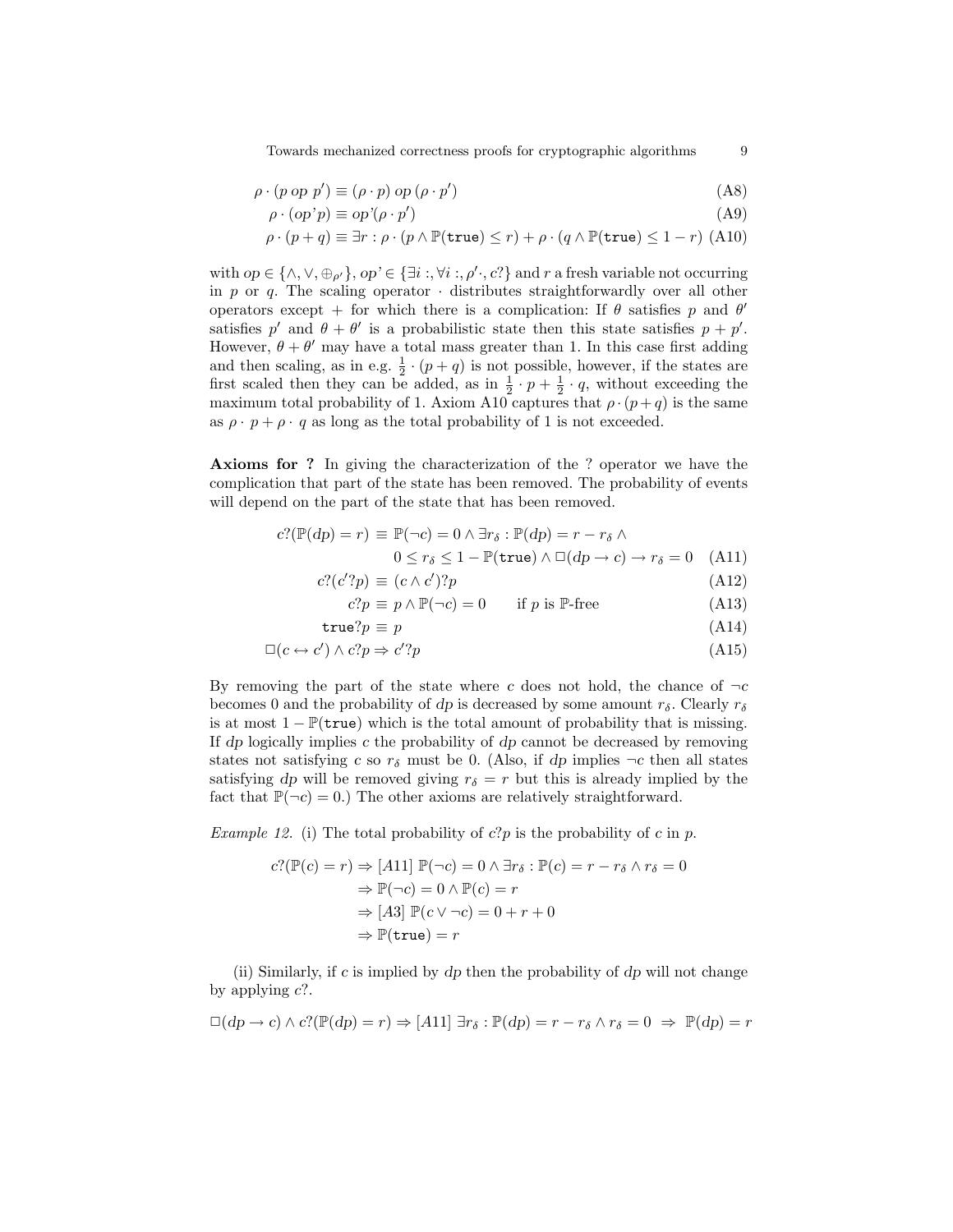The next set of axioms provide distributivity laws for ?.

$$
c?(p \lor q) \equiv (c?p) \lor (c?q) \tag{A16}
$$

$$
c?(\exists i:p) \equiv \exists i:(c?p) \tag{A17}
$$

$$
c?(p+q) \equiv \exists r : c?(p \land \mathbb{P}(\text{true}) \le r) + c?(q \land \mathbb{P}(\text{true}) \le 1-r) \quad (A18)
$$

with i not free in c and r a fresh variable not occurring in p or q. With distributivity over + we have a similar situation as for  $\cdot$ ;  $c?((p+q))$  is the same as  $c?p + c?q$  as long as the total probability of 1 is not exceeded. The operator ? does not distribute over  $\wedge$  (nor over  $\forall i$  :),  $c?((p \wedge q) \not\equiv c?p \wedge c?q$ , as p and q may have conflicting requirements for the part of the state which is removed by first applying the c? operator. We have to suffice with implication and a special case:

$$
c?(\forall i:p) \Rightarrow \forall i:c?p \tag{A19}
$$

$$
c?(p \land q) \Rightarrow c?p \land c?q \tag{A20}
$$

$$
c?(p \land q) \equiv c?p \land c?q \qquad \text{if } p \text{ is } \mathbb{P}\text{-free} \tag{A21}
$$

For a P-free predicate the equivalence does hold as a P-free predicate is not influenced by the ? operator. Note that a similar 'P-free-axiom' for ∀ already follows using (A13).

Axioms for + The following two sets of axioms capture the behaviour of the + operator. We first present basic axioms followed by distributivity laws.

$$
\mathbb{P}(dp) = r + \mathbb{P}(dp') = r' \equiv r \le \mathbb{P}(dp) \land r' \le \mathbb{P}(dp') \land \mathbb{P}(dp \land dp') \le r + r' \le \mathbb{P}(dp \lor dp') \quad (A22)
$$

$$
p + q \equiv q + p \tag{A23}
$$

$$
(p_1 + p_2) + p_3 \equiv p_1 + (p_2 + p_3) \tag{A24}
$$

$$
p + p' \equiv p \land (\text{true} + p') \qquad \text{if } p \text{ is } \mathbb{P}\text{-free} \tag{A25}
$$

The first rule provides a characterization of the  $+$  operator: Two partial states are combined. The probability of an event cannot be less in the combined state than it already is in one of the two parts. The probability of the event  $dp \wedge dp'$ is at most  $r + r'$  because is probability is at most r in the left hand part and at most r' in the right hand part. Similarly the probability of  $dp \vee dp'$  is at least  $r + r'$  because its probability is at least r and r' in the respective parts. The second rule (commutativity) and third rule (associativity) are standard while the last rule allows moving 'non-probabilistic' properties to outside the +.

*Example 13.* Taking  $dp'$  equal to  $dp$  in the first rule gives

$$
\mathbb{P}(dp) = r + \mathbb{P}(dp) = r'
$$
  
\n[A22]  $\equiv r \le \mathbb{P}(dp) \land r' \le \mathbb{P}(dp) \land \mathbb{P}(dp \land dp) \le r + r' \le \mathbb{P}(dp \lor dp)$   
\n[A4]  $\equiv r \le \mathbb{P}(dp) \land r' \le \mathbb{P}(dp) \land \mathbb{P}(dp) \le r + r' \le \mathbb{P}(dp)$   
\n $[r, r' \ge 0] \equiv \mathbb{P}(dp) = r + r'$ 

(Note that the remark  $[r, r' \geq 0]$  in the last equivalence is needed only for the reverse implication.)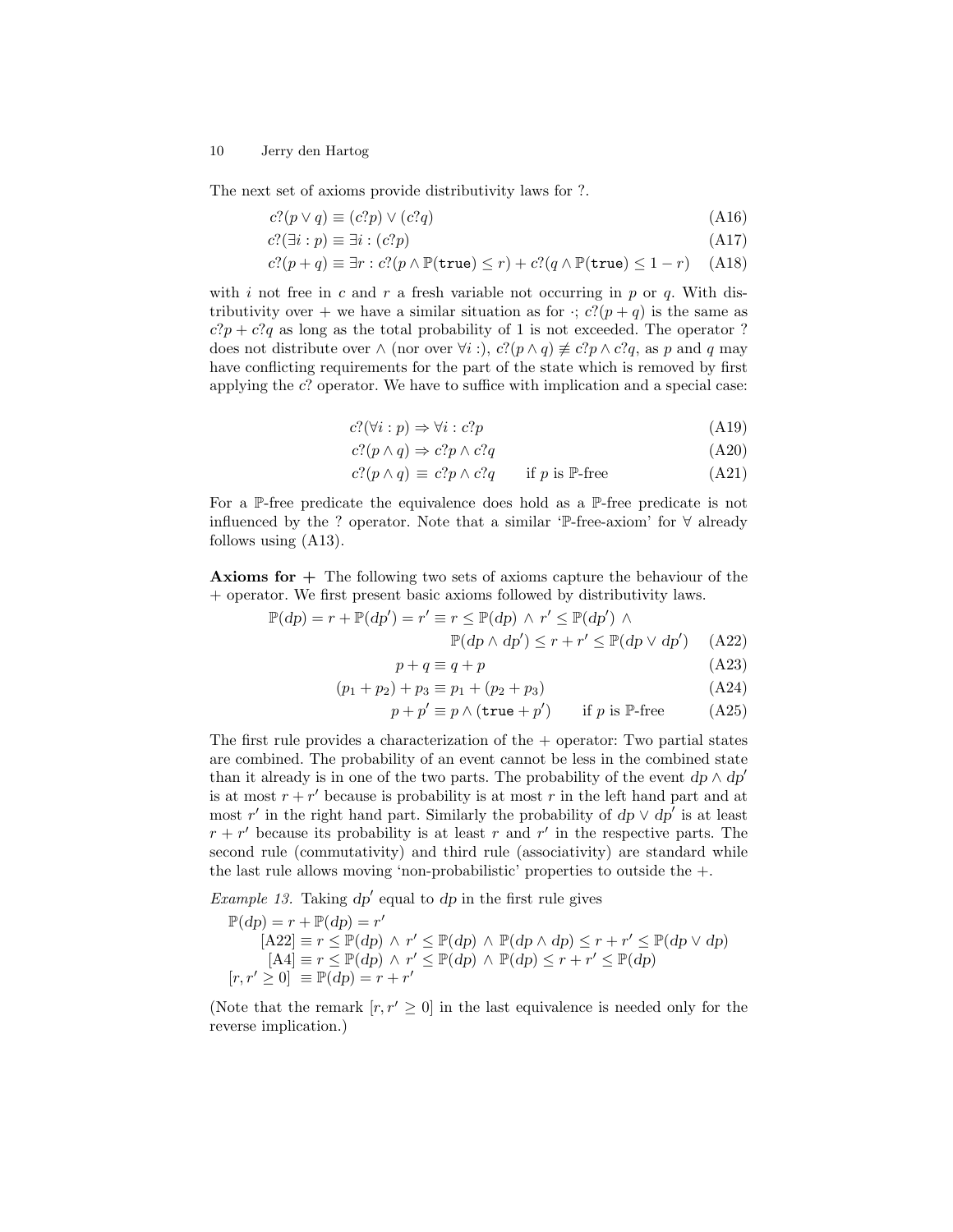Finally, we provide a set of distributivity laws for  $+$  which are similar to those for  $c$ ?:

$$
(p \lor p') + q \equiv (p + q) \lor (p' + q) \tag{A26}
$$

$$
(\exists i : p) + q \equiv \exists i : (p + q) \qquad i \text{ not free in } q \tag{A27}
$$

 $(\forall i : p) + q \Rightarrow \forall i : (p + q)$  if i not free in q (A28)

$$
(p \wedge p') + q \Rightarrow (p + q) \wedge (p' + q) \tag{A29}
$$

$$
(p \wedge p') + q \equiv (p + q) \wedge (p' + q) \quad \text{if } p \text{ is } \mathbb{P}\text{-free} \tag{A30}
$$

This completes the axiom system. In the next section we illustrate the calculus by axiomatizing the main Hoare logic derivation from the verification of ElGamal presented in [5].

### 5 Applying the calculus in the El-Gamal proof.

In this section we show how the calculus can be applied by treating a derivation from [5]. The proof outline in Table 1 represents this derivation which shows that the program, a transformed security game, is similar to a coin toss. The complete proof of El-Gamal security [5] uses several transformations to reach this game. We first recall some short-hand notation and results from [5].

**Definition 14.** We use  $I(e, e')$  to denote that expressions e and  $e'$  are independent:

$$
I(e, e') ::= \forall i, j : \mathbb{P}(e = i \land e' = j) = \mathbb{P}(e = i) \cdot \mathbb{P}(e' = j)
$$

We use  $R_{S,S'}(e,e')$  to denote that expressions e, e' have independent uniform distributions over their respective domains  $S, S'$ :

$$
R_{S,S'}(e,e') ::= \forall i,j : \mathbb{P}(e = i \land e' = j) = 1/|S| \cdot 1/|S'|
$$

We assume it is clear how this can be extended to any number of expressions.

As a basic result we have that 'independent uniform distributed' variables are exactly that, independent and uniformly distributed. Also we have that if an expression is independent of the arguments of a function then it is independent of the outcome.

Lemma 15.

$$
R_{S,S'}(e,e') \equiv R_S(e) \land R_{S'}(e') \land I(e,e')
$$
  

$$
I(e,e') \Rightarrow I(e,f(e'))
$$

The transformed security game is the program s given by the numbered lines in Table 1. For this program we derive

$$
\{R_{Z_q^*3,RND,Bool}(v1,v2,v3,v4,v5)\} \ s \ \{\mathbb{P}(x1)=1/2\}
$$

In otherwords, we show that given random inputs the chance of the event  $x_1$ , which represents correctly guessing which message was encoded  $(m_0 \text{ or } m_1)$ , is equal to half.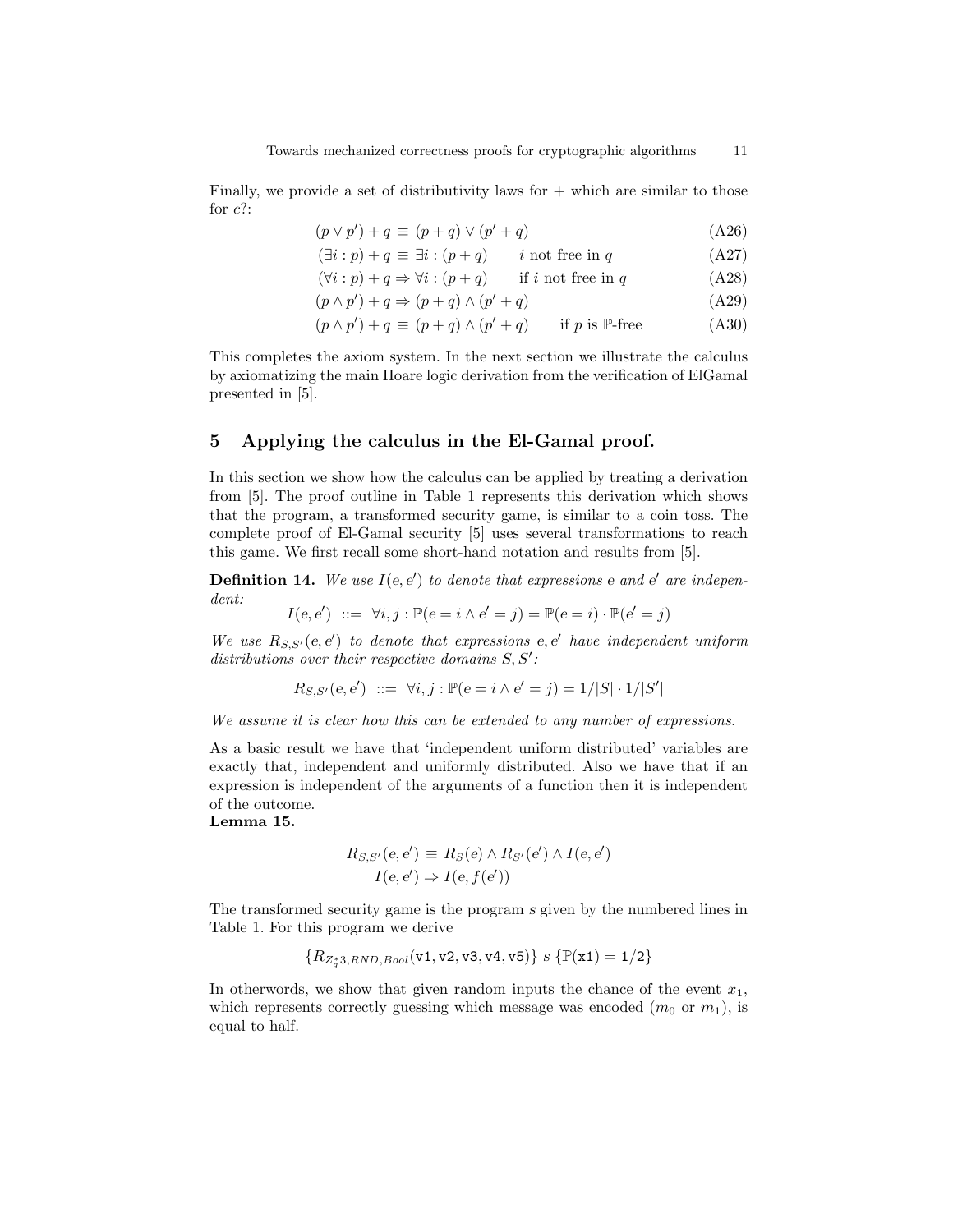$\{R_{Z_q^*3, RND, Bool}(\texttt{v1}, \texttt{v2}, \texttt{v3}, \texttt{v4}, \texttt{v5})\} \stackrel{(I1)}{\Rightarrow}$  (A)  $\{R_{Z^*_q3,RND,Bool}(\mathtt{v1},\mathtt{v2},\mathtt{v3} \cdot \mathtt{A0}(\mathtt{v1},\mathtt{v4}),\mathtt{v4},\mathtt{v5})$  $\land$   $R_{Z_q^*3,RND,Bool}({\tt v1,v2,v3} \cdot {\tt A1(v1,v4)}, {\tt v4,v5})\}$  $m0 := A0(v1, v4);$  (1)  $m1 := A1(v1, v4);$  (2)  $p_0\stackrel{\triangle}{=} \{R_{Z_q^*3,RND,Bool}({\tt v1},{\tt v2},{\tt v3\cdot m0},{\tt v4},{\tt v5})$  $\land R_{Z_q^*3,RND,Bool}({\tt v1,v2,v3 \cdot m1,v4,v5})\}$  $\{R_{Z_q^*3,RND,Bool}({\tt v1,v2,v3,v4,v5})\}$ if  $v5 = false$  then (3)  ${(\neg \texttt{v5})? p_0} \overset{(I2)}{\Rightarrow} {(\neg \texttt{v5})? R_{Z^*_q3,RND,Bool}(\texttt{v1},\texttt{v2},\texttt{v3} \cdot \texttt{m}_0, \texttt{v4},\texttt{v5})}$  $\text{tmp} := \text{v3} \cdot \text{m0}$  (3a)  $p1 \stackrel{\triangle}{=} \{(\neg \mathtt{v5}) ? R_{Z^*_q3,RND,Bool}(\mathtt{v1},\mathtt{v2},\mathtt{tmp},\mathtt{v4},\mathtt{v5})\}$ else  $\{(\mathtt{v5}) ? p_0\} \stackrel{(I3)}{\Rightarrow} \{(\mathtt{v5}) ? R_{Z^*_q3,RND,Bool} (\mathtt{v1},\mathtt{v2},\mathtt{v3} \cdot \mathtt{m_1},\mathtt{v4},\mathtt{v5})\}$  $\text{tmp} := \text{v3} \cdot \text{m1}$  (3b)  $p2 \stackrel{\triangle}{=} \{(\mathtt{v5}) ? R_{Z_q^{\ast}3,RND,Bool}(\mathtt{v1},\mathtt{v2},\mathtt{tmp},\mathtt{v4},\mathtt{v5})\}$ fi  $\{p1 + p2\} \stackrel{(I4)}{\Rightarrow} \{R_{Z_q^*3,RND,Bool}({\tt v1},{\tt v2},{\tt tmp},{\tt v4},{\tt v5})\} \stackrel{(I5)}{\Rightarrow}$  ${R_{Bool}(\texttt{v5}) \wedge I(\texttt{v5}, A2(\texttt{v1}, \texttt{v2}, \texttt{tmp}, \texttt{v4}))}$  $\mathbf{b} := \mathbf{A2}(\mathbf{v1}, \mathbf{v2}, \mathbf{tmp}, \mathbf{v4})$  (4)  ${R_{Bool}(\texttt{v5}) \wedge I(\texttt{v5},\texttt{b})} \overset{(I6)}{\Rightarrow} {[\mathbb{P}(\texttt{v5}=\texttt{b})=1/2]}$ if  $v5 = b$  then (5)  $\{(\text{v5 = b})?(\mathbb{P}(\text{v5 = b}) = 1/2)\}\overset{(17)}{\Rightarrow} \{\mathbb{P}(\text{true}) = 1/2\}$  $x1 := true$  (5a)  $\{ \mathbb{P}(\mathtt{x1}) = 1/2 \}$ else  $\{(\mathtt{v5} \neq \mathtt{b})?(\mathbb{P}(\mathtt{v5}=\mathtt{b})=1/2)\}\stackrel{(I8)}{\Rightarrow} \{\mathbb{P}(\mathtt{false})=0\}$  $x1 := false$  (5b)  $\{\mathbb{P}(\mathbf{x1}) = 0\}$ fi  $\{(\mathbb{P}(\mathbf{x1}) = 1/2) + (\mathbb{P}(\mathbf{x1}) = 0)\}\stackrel{(19)}{\Rightarrow}$  $\{\mathbb{P}(\mathbf{x1}) = 1/2\}$  (B)

**Table 1.** Derivation of  $\{R_{Z_q^*3,RND,Bool}(\texttt{v1}, \texttt{v2}, \texttt{v3}, \texttt{v4}, \texttt{v5})\}$  s  $\{\mathbb{P}(\texttt{x1}) = 1/2\}$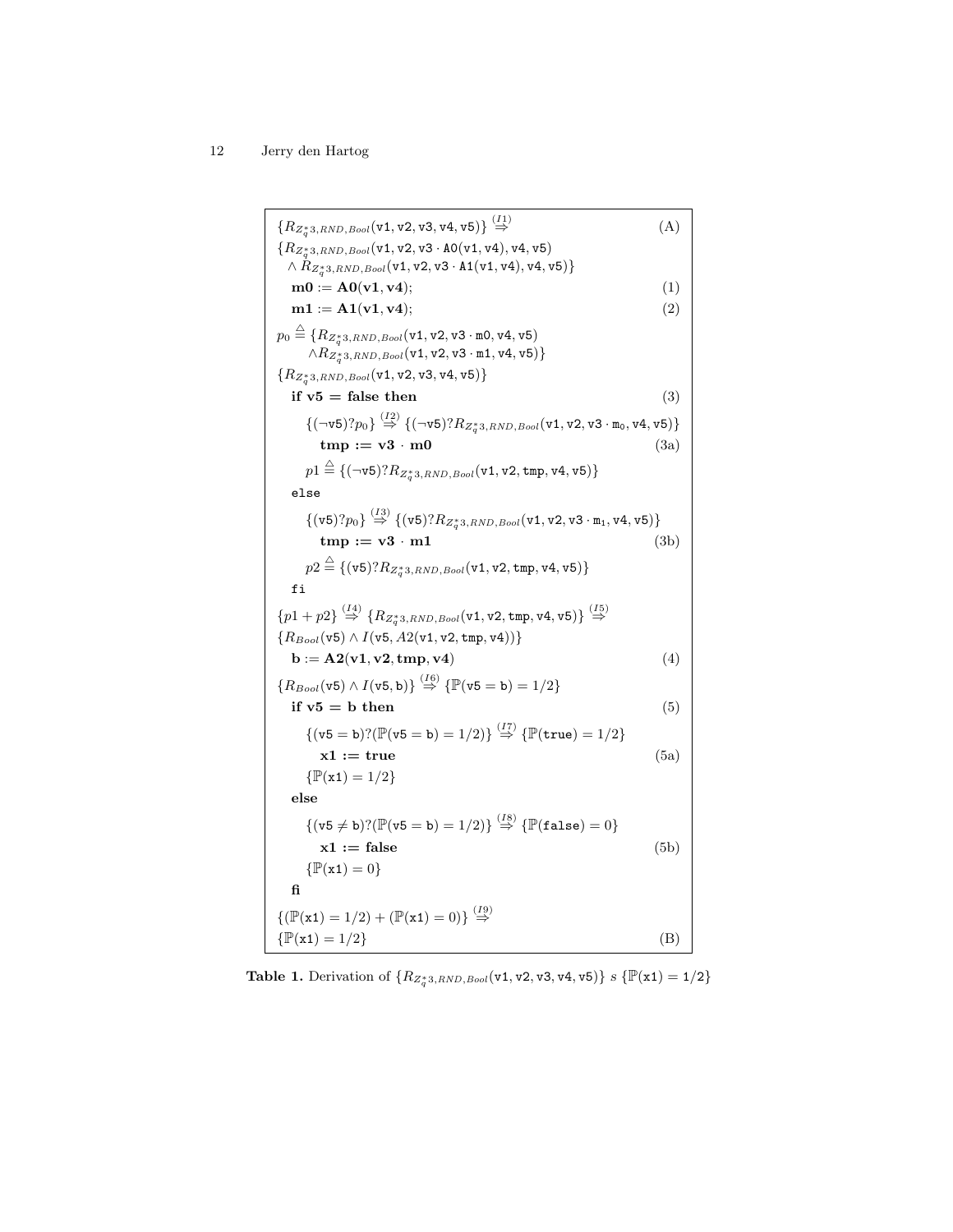We describe how to derive the Hoare triple in Table 1, in bottom up fashion. In the last line we use rule (Cons). To show implication  $(I9)$ , we apply the result of example 13.

Then we apply rule  $(If)$ . Implication  $(I8)$  follows from Axiom  $(A1)$ . To show implication  $(17)$ , we apply the first result of example 12.

To derive implication (I6) we first note that from the definition of  $R_{Bool}$  we get  $R_{Bool}(\mathtt{v5}) \Rightarrow \mathbb{P}(\mathtt{v5}) = \frac{1}{2} \wedge \mathbb{P}(\neg \mathtt{v5}) = \frac{1}{2} \Rightarrow \mathbb{P}(\mathtt{true}) = 1$ . We then check the probability of  $v5 = b$ :

$$
\mathbb{P}(v5 = b) = \mathbb{P}((v5 \land b) \lor (\neg v5 \land \neg b)) = \mathbb{P}((v5 \land b)) + \mathbb{P}(\neg v5 \land \neg b) - 0
$$
  
\n
$$
[I(v5, b)] = \mathbb{P}(v5) \cdot \mathbb{P}(b) + \mathbb{P}(\neg v5) \cdot \mathbb{P}(\neg b)
$$
  
\n
$$
[R(v5)] = \frac{1}{2} \cdot \mathbb{P}(b) + \frac{1}{2} \cdot \mathbb{P}(\neg b) = \frac{1}{2} \cdot (\mathbb{P}(b) + \mathbb{P}(\neg b)) = \frac{1}{2} \cdot \mathbb{P}(b \lor \neg b)
$$
  
\n
$$
= \frac{1}{2} \cdot \mathbb{P}(\text{true}) = \frac{1}{2} \cdot 1 = \frac{1}{2}
$$

As the next step we use rule (Assign). Implication  $(I5)$  follows from Lemma 15. For implication (I4) we use note that (using shorthand  $\rho = 1/(q^3 \cdot r \cdot 2)$ ) we have

$$
(\neg \text{v5})?R_{Z_4^*3, RND, Bool}(\text{v1}, \text{v2}, \text{tmp}, \text{v4}, \text{v5})
$$
  
\n
$$
[A11] \Rightarrow \mathbb{P}(\text{v5} = \text{true}) = 0
$$
  
\n
$$
[A4] \Rightarrow \mathbb{P}(\text{v1} = i_1, \text{v2} = i_2, \text{tmp} = i_3, \text{v4} = i_4, \text{v5} = \text{true}) = 0
$$
  
\n
$$
(\text{v5})?R_{Z_4^*3, RND, Bool}(\text{v1}, \text{v2}, \text{tmp}, \text{v4}, \text{v5})
$$
  
\n
$$
[Def. R] \Rightarrow (\text{v5})?(\mathbb{P}(\text{v1} = i_1, \text{v2} = i_2, \text{tmp} = i_3, \text{v4} = i_4, \text{v5} = \text{true}) = \rho)
$$
  
\n
$$
[ex. 12(\text{ii})] \Rightarrow \mathbb{P}(\text{v1} = i_1, \text{v2} = i_2, \text{tmp} = i_3, \text{v4} = i_4, \text{v5} = \text{true}) = \rho
$$

Combining these two facts by using the congruence lemma for  $+$  and then applying the result in example 13 gives

$$
p_1 + p_2 \Rightarrow \mathbb{P}(\mathtt{v1}=i_1, \mathtt{v2}=i_2, \mathtt{tmp}=i_3, \mathtt{v4}=i_4, \mathtt{v5}=\mathtt{true})=0+\rho=\rho
$$

Symmetrically we also get

$$
p_1 + p_2 \Rightarrow \mathbb{P}(\mathtt{v1} = i_1, \mathtt{v2} = i_2, \mathtt{tmp} = i_3, \mathtt{v4} = i_4, \mathtt{v5} = \mathtt{false}) = \rho + 0 = \rho
$$

Thus

$$
p_1 + p_2 \Rightarrow \forall i_5 : \mathbb{P}(\mathtt{v1} = i_1, \mathtt{v2} = i_2, \mathtt{tmp} = i_3, \mathtt{v4} = i_4, \mathtt{v5} = i_5) = \rho
$$

Forall introduction for the free variables  $i_1, i_2, i_3, i_4$  gives us implication (I4).

The following steps are straightforward from rules (If) and (Assign). Implications  $(I2)$  and  $(I3)$  are trivial.

Finally for implication  $(I1)$  we use the assumption that multiplication  $\cdot$  has an inverse in the group. We use this assumption in the form of the following two properties:

$$
\forall k, l : \exists m : k \cdot m = l \tag{Mul I}
$$

$$
\forall k, l, m : (k \cdot m = l \cdot m) \rightarrow k = l \tag{Mul II}
$$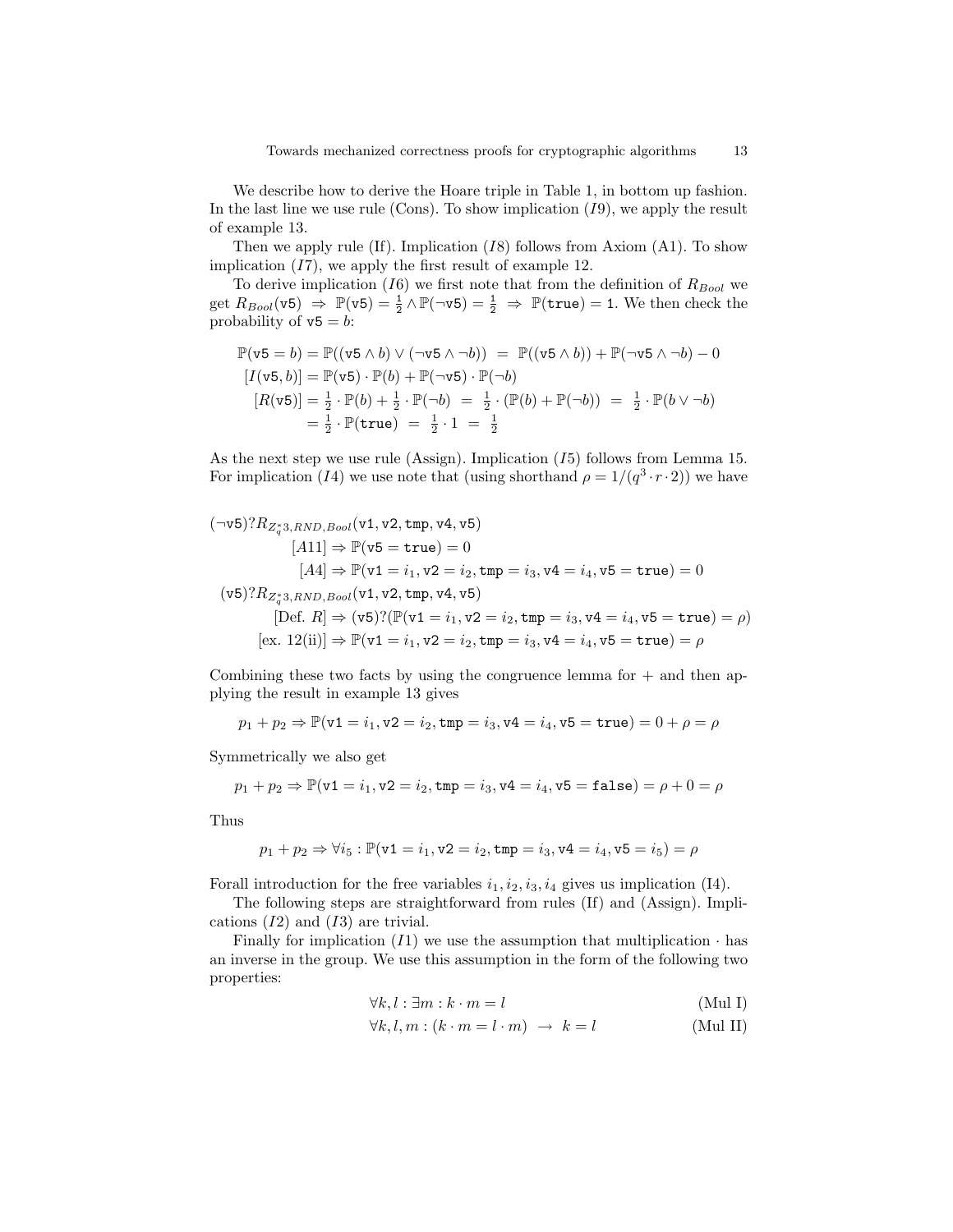Using these assumptions we derive implication (I1) as follows (again using  $\rho$  as a shorthand for  $1/(q^3 \cdot r \cdot 2))$ 

$$
R_{Z_{q}^{*3},RND,Bool}(\mathbf{v1},\mathbf{v2},\mathbf{v3},\mathbf{v4},\mathbf{v5})
$$
  
\n
$$
\Rightarrow \forall j : \mathbb{P}(\mathbf{v1} = i_1, \mathbf{v2} = i_2, \mathbf{v3} = j, \mathbf{v4} = i_4, \mathbf{v5} = i_5) = \rho
$$
  
\n[Mul I] 
$$
\Rightarrow \forall i_3 : \exists j : j \cdot f(i_1, i_4) = i_3 \land
$$
  
\n
$$
\mathbb{P}(\mathbf{v1} = i_1, \mathbf{v2} = i_2, \mathbf{v3} = j, \mathbf{v4} = i_4, \mathbf{v5} = i_5) = \rho
$$
  
\n[Mul II] 
$$
\Rightarrow \forall i_3 : \exists j : \Box(\mathbf{v3} = j \leftrightarrow \mathbf{v3} \cdot f(i_1, i_4) = i_3) \land
$$
  
\n
$$
\mathbb{P}(\mathbf{v1} = i_1, \mathbf{v2} = i_2, \mathbf{v3} = j, \mathbf{v4} = i_4, \mathbf{v5} = i_5) = \rho
$$
  
\n[ex.10(i)] 
$$
\Rightarrow \forall i_3 : \exists j : \mathbb{P}(\mathbf{v1} = i_1, \mathbf{v2} = i_2, \mathbf{v3} \cdot f(i_1, i_4) = i_3, \mathbf{v4} = i_4, \mathbf{v5} = i_5) = \rho
$$
  
\n
$$
\Rightarrow \forall i_3 : \mathbb{P}(\mathbf{v1} = i_1, \mathbf{v2} = i_2, \mathbf{v3} \cdot f(\mathbf{v1}, \mathbf{v4}) = i_3, \mathbf{v4} = i_4, \mathbf{v5} = i_5) = \rho
$$
  
\n
$$
\Rightarrow R_{Z_{q}^{*3},RND,Bool}(\mathbf{v1}, \mathbf{v2}, \mathbf{v3} \cdot f(\mathbf{v1}, \mathbf{v4}), \mathbf{v4}, \mathbf{v5})
$$

# 6 Conclusions and Future work

In this paper we take an important step toward mechanizing the proofs in the methodology introduced in [5] by providing a calculus for reasoning about the validity of implication between probabilistic predicates. The usefulness of the calculus from this perspective is illustrated by showing how it can be used to replace the partly semantical reasoning of [5] in the main Hoare style derivation for the ElGamal correctness proof. The next step in the mechanization is the implementation of probabilistic predicates in a theorem proving system, such as PVS, HOL, etc. We envision three possible levels of abstraction: The first, most abstract, level is an implementation of the calculus. There is no notion of probabilistic state and reasoning consist of application of the calculus rules and use of the proof checker's built in mechanisms for reasoning about deterministic predicates. The second level introduces probabilistic states in terms of abstract functions and probabilistic properties of these functions as axioms. This allows modeling the semantics of predicates and deriving results directly from the probabilistic properties and showing the correctness of the calculus rules themselves. The final level defines probabilistic states as countable sums and uses arithmetical properties of such sums to derive results. In this way we can derive results directly from properties of the data types (such as real numbers). Of course, one can mix the levels as needed; e.g. results in a lower level can be added as axioms in a higher level. In this way we can justify results based on elemental properties while still reasoning about program at a high level of abstraction.

In addition to the implementation of probabilistic predicates in a proof checker there is the step to Hoare logic proof outlines. Checking correct application of the Hoare logic rules can be implemented in the proof checker or could be done by a pre-processor which does syntactic checks and outputs proof obligations in the form of implications to be checked in your favorite (probabilistic predicate enabled) proof checker.

We have not addressed issues such as completeness, decidability and the ability to automatically derive proofs. In the target application area we typically al